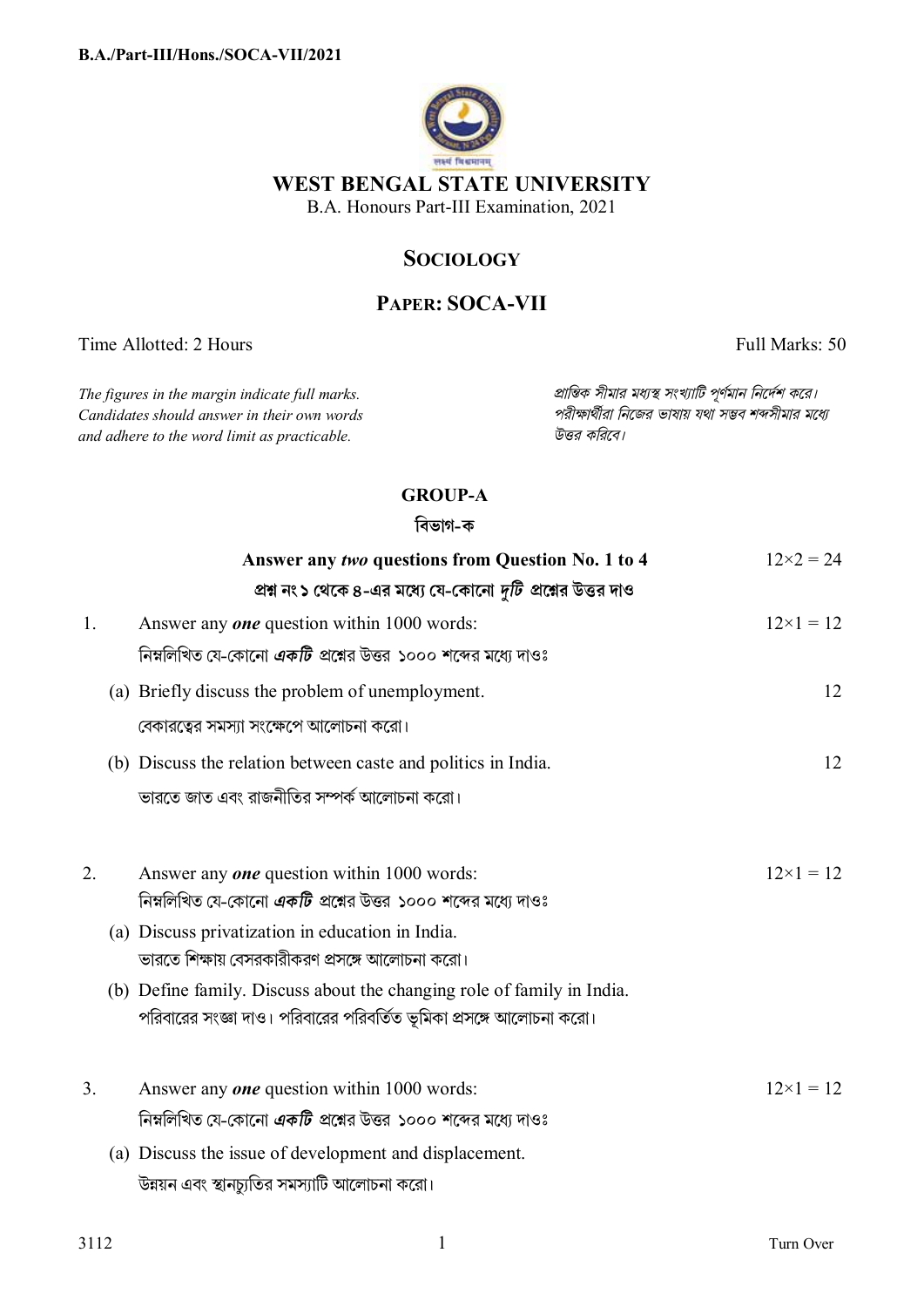### **B.A./Part-III/Hons./SOCA-VII/2021**

- (b) Elaborate on the issue of Sustainable development. সুস্থায়ী উন্নয়ন প্ৰসঙ্গে বিশদে লেখাে।
- 4. Answer any *one* question within 1000 words: নিম্নলিখিত যে-কোনো *একটি প্র*শ্নের উত্তর ১০০০ শব্দের মধ্যে দাওঃ  $12\times1 = 12$ 
	- (a) Elaborate on the issue of Drug-abuse. ড্ৰাগ-আসক্তি প্ৰসঙ্গে বিশদে লেখাে।
	- (b) Discuss prostitution as a problem. একটি সমস্যা হিসেবে পতিতাবৃত্তি প্রসঙ্গে আলোচনা করো।

## **GROUP-B**

### **িবভাগ-খ**

|    | Answer any two questions from Question No. 5 to 8                             | $10\times2 = 20$  |
|----|-------------------------------------------------------------------------------|-------------------|
|    | প্রশ্ন নং ৫ থেকে ৮-এর মধ্যে যে-কোনো দুটি প্রশ্নের উত্তর দাও                   |                   |
| 5. | Write any two short notes within 400 words each:                              | $5 \times 2 = 10$ |
|    | নিম্নলিখিত যে-কোনো <i>দুটি সং</i> ক্ষিপ্ত টীকা লেখো প্রতিটি ৪০০ শব্দের মধ্যেঃ |                   |
|    | (a) Poverty                                                                   |                   |
|    | দারিদ্র্য                                                                     |                   |
|    | (b) Corruption                                                                |                   |
|    | ভষ্টাচার                                                                      |                   |
|    | (c) Communalism                                                               |                   |
|    | সাম্প্ৰদায়িকতা                                                               |                   |
|    | (d) Violence and Politics.                                                    |                   |
|    | হিংসা ও রাজনীতি।                                                              |                   |
| 6. | Write any two short notes within 400 words each:                              | $5 \times 2 = 10$ |
|    | নিম্নলিখিত যে-কোনো <i>দুটি</i> সংক্ষিপ্ত টীকা লেখো প্রতিটি ৪০০ শব্দের মধ্যেঃ  |                   |
|    | (a) Illiteracy                                                                |                   |
|    | নিরক্ষরতা                                                                     |                   |
|    | (b) Nuclear Family                                                            |                   |
|    | একক পরিবার                                                                    |                   |
|    | (c) Discuss the economy of marriage in India                                  |                   |
|    | ভারতে বিবাহের অর্থনীতি প্রসঙ্গে আলোচনা করো                                    |                   |
|    | (d) Changing priorities in marriage.                                          |                   |
|    | বিয়ের অগ্রাধিকারে পরিবর্তন।                                                  |                   |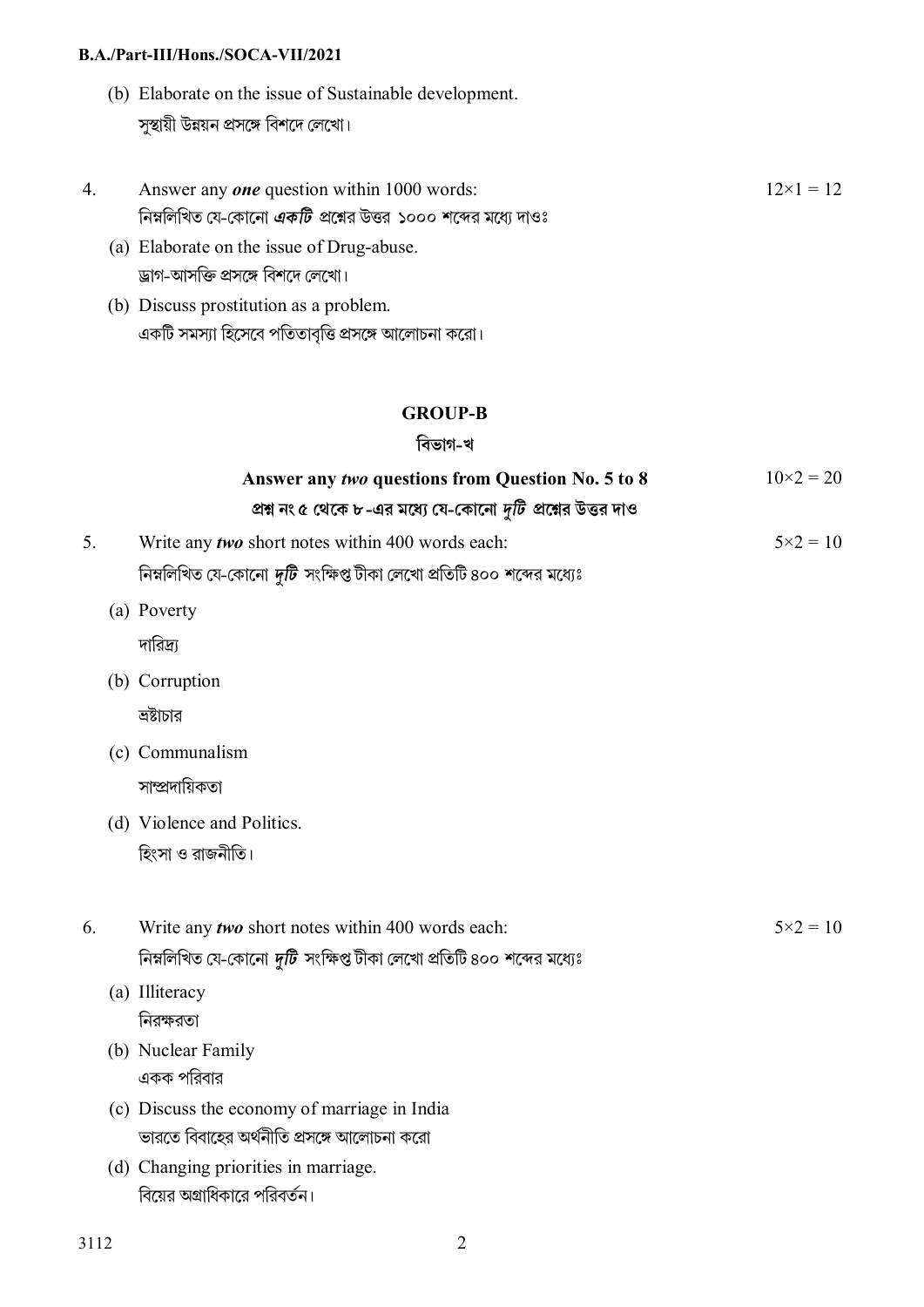### **B.A./Part-III/Hons./SOCA-VII/2021**

| 7. |     | Write any two short notes within 400 words each:<br>নিম্নলিখিত যে-কোনো দুটি সংক্ষিপ্ত টীকা লেখো প্রতিটি ৪০০ শব্দের মধ্যেঃ | $5 \times 2 = 10$ |
|----|-----|---------------------------------------------------------------------------------------------------------------------------|-------------------|
|    |     | (a) Labour                                                                                                                |                   |
|    |     | শ্ৰম                                                                                                                      |                   |
|    | (b) | Slums                                                                                                                     |                   |
|    |     | বস্তি                                                                                                                     |                   |
|    |     | (c) Crime                                                                                                                 |                   |
|    |     | অপরাধ                                                                                                                     |                   |
|    |     | (d) Tribal development.                                                                                                   |                   |
|    |     | উপজাতি উন্নয়ন।                                                                                                           |                   |
| 8. |     | Write any two short notes within 400 words each:                                                                          | $5 \times 2 = 10$ |
|    |     | নিম্নলিখিত যে-কোনো <i>দুটি</i> সংক্ষিপ্ত টীকা লেখো প্ৰতিটি ৪০০ শব্দের মধ্যেঃ                                              |                   |
|    |     | (a) Pornography                                                                                                           |                   |
|    |     | পৰ্নোগ্ৰাফি                                                                                                               |                   |
|    |     | (b) Ethical Hacking                                                                                                       |                   |
|    |     | নৈতিক হ্যাকিং                                                                                                             |                   |
|    |     | $(1)$ D <sub>ream</sub> $1$ $1$ $1$                                                                                       |                   |

- (c) Drug and youth »াগ ও যুবসমাজ
- (d) Suicide. আত্মহত্যা।

# **GROUP-C**

## **িবভাগ-গ**

| Answer any <i>three</i> questions within 100 words each:                      | $2 \times 3 = 6$ |
|-------------------------------------------------------------------------------|------------------|
| নিম্নলিখিত যে-কোনো <i>তিনটি প্র</i> শ্নের উত্তর দাও প্রতিটি ১০০ শব্দের মধ্যেঃ |                  |

- (a) Social networking. সোশ্যাল নেটওয়ার্কিং।
- (b) Types of family. পরিবারের ধরন।
- (c) Secularism. ধর্মনিরপেক্ষতা।
- (d) Causes of illiteracy. অশিক্ষার কারণ।
- (e) Standard of living. জীবনযাত্রার মান।